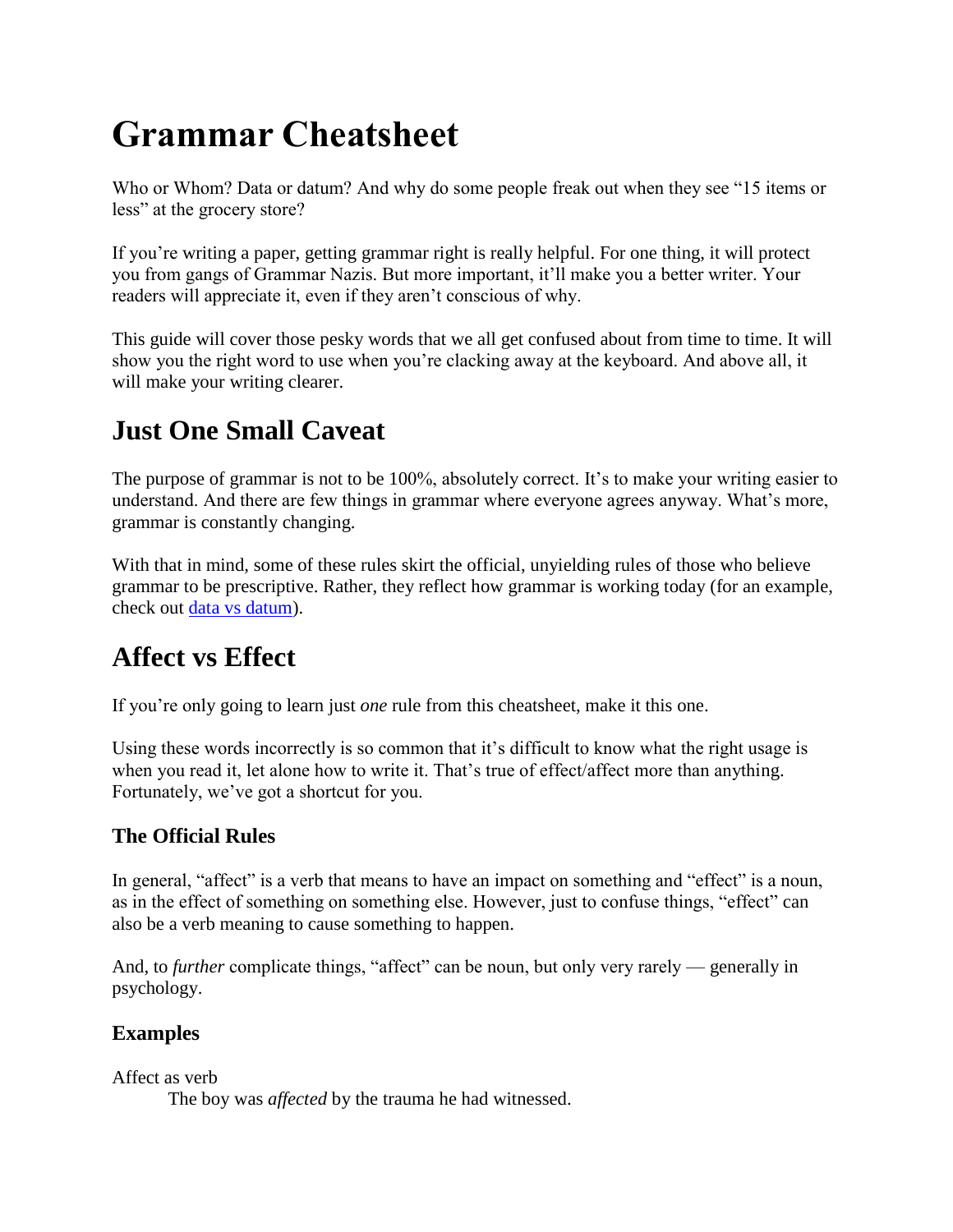Affect as a noun The experiment triggered a strong negative *affect* on the participants. Effect as a noun The *effect* of the economic downturn was a depressed job market. Effect as a verb I hope to *effect* significant change at my organization in the coming years.

#### **Rules of Thumb**

Given the variety of forms these particular words can take, you might still be confused. Fortunately, there's a shortcut.

Assume that if a verb makes sense, it's probably going to be "affect." And if it's a noun, it's probably going to be "effect."

If you're not sure, try switching in another noun and another verb to see if the sentence makes sense.

Take, for example, the sentence, "The boy was *streetcar* by trauma he witnessed." It doesn't make any sense, since "streetcar" is a noun.

But take the sentence, "The boy was *bamboozled* by the trauma he witnessed." It does make grammatical sense, because bamboozle is a verb.

The same goes for effect.

Consider: "The *streetcar* of the economic downturn was a depressed job market." Versus: "The *bamboozle* of the economic downturn was a depressed job market."

As you can see, only "streetcar" sounds right.

### **Except vs Accept**

These two are difficult because they're similarly spelled homophones. But they have two very different meanings.

#### **The Official Rules**

"Except" means to exclude something or say "everything but this one thing."

"Accept" means to receive something or recognize an idea as true or correct.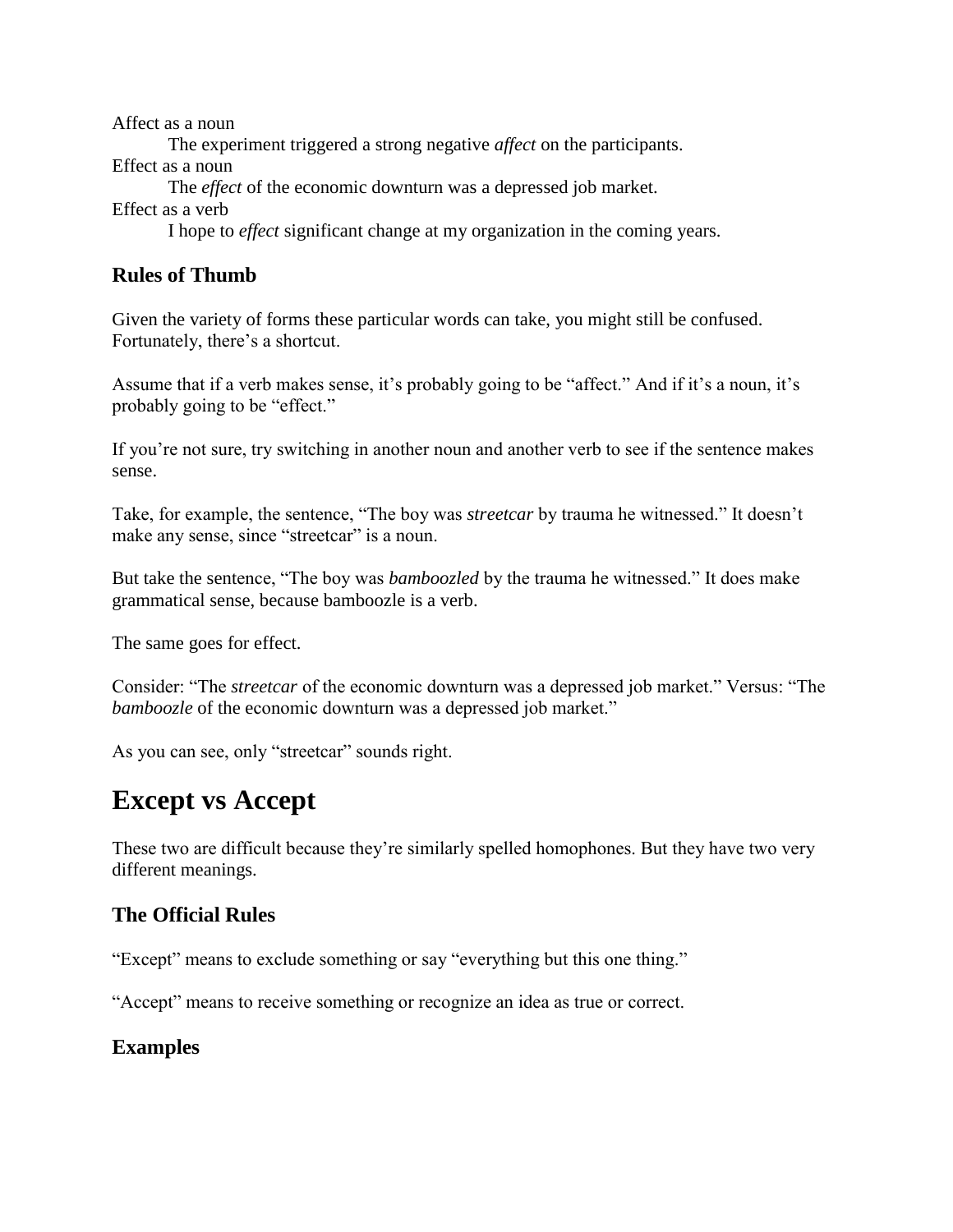Since this single word can completely reverse the meaning of a sentence, it's particularly problematic. For example, imagine the sentences:

- People usually *accept* facts of the argument.
- People usually *except* facts of the argument.

The first means that the facts are generally agreed to be true or correct. The second means that the facts are generally ignored or excluded.

what's why getting it right is so important.

#### **Rules of Thumb**

Fortunately, there is an easy way to remember:

- If you want to use "**a**ccept," remember that it needs to be **a**-okay. If something is **a**-okay, then it can be accepted.
- If it's *not* **a**-okay, then it's probably going to be "except."

That's because "accept" is usually used to describe something positive, whereas "except" is usually describing something that doesn't conform or is negative.

### **Lose vs Loose**

In this case, the words don't sound the same, but are spelled very similarly. If you get this wrong, you might look silly, but it is unlikely that your reader will be confused.

#### **The Official Rules**

"Lose" is a verb that means to not win, to experience a loss, or to misplace something.

"Loose" is usually an adjective to mean not tightened down. However, it can also mean to release.

#### **Examples**

- When I play chess, I *lose* about half the time.
- The screw was *loose*, so the table fell apart.

#### **Rules of Thumb**

A good way to remember this is the rhyme, "There's a moose on the loose."

If you're spelling it with two Os, then it has to rhyme with "moose." If you're only spelling it with one, then you mean that you lost something.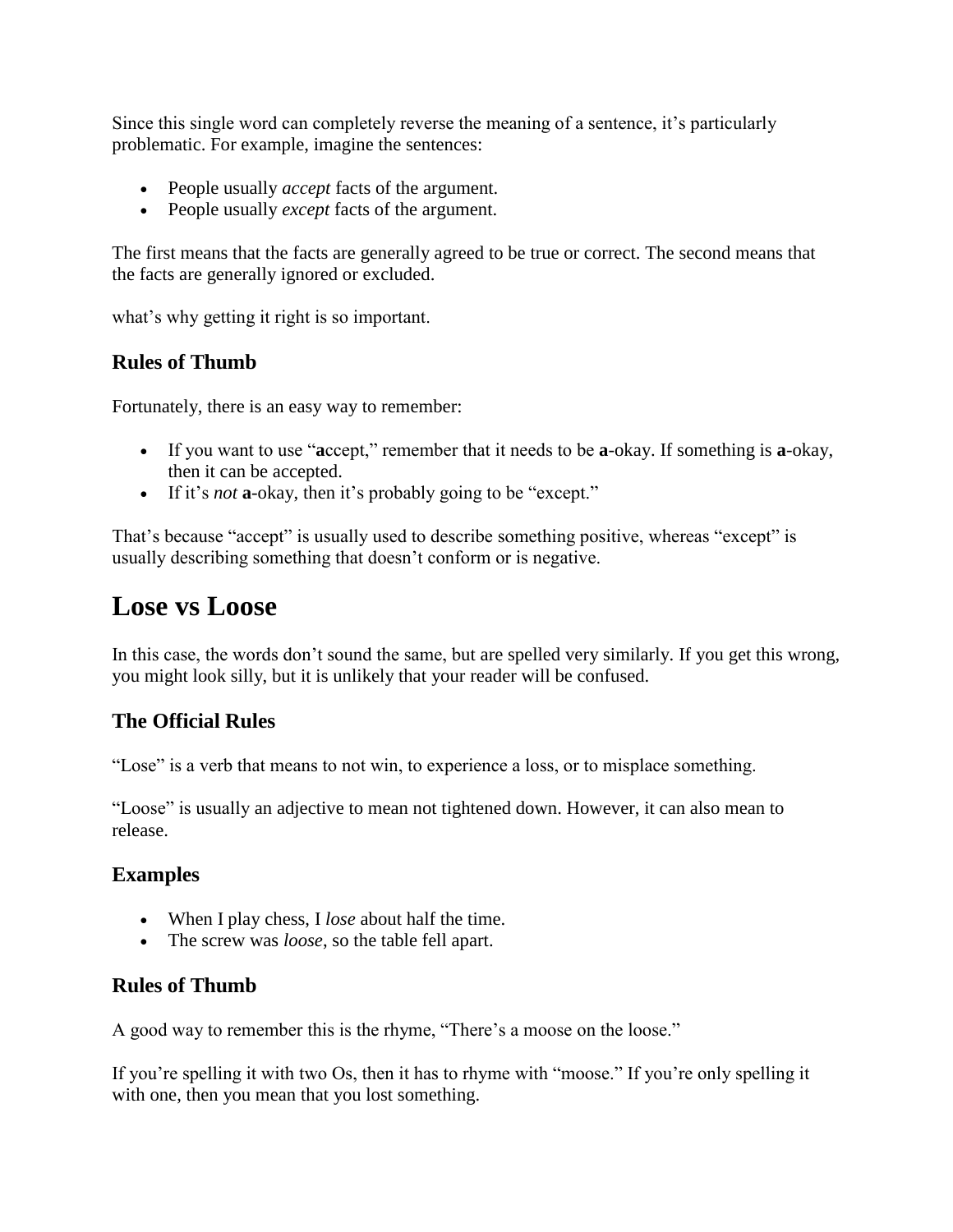# **They're, Their, and There**

This particular grammar rule gets a lot of discussion throughout popular culture. But the truth is, it's not that hard to get this just right. And unlike a lot of "rules" on this list, their/there/they're is one where there truly is no wiggle room. You're either correct or not.

Fortunately, it's easy to use the right one.

#### **The Official Rules**

"They're" is a contraction of "they are."

"Their" is the possessive form of "they." It shows ownership of something.

"There" is an adverb referring to a place or where something is. It points to where something is or is going.

#### **Examples**

- They're wondering where the dog went.
- Their dog ran into the cafe.
- They found the dog when they went over there.

#### **Rules of Thumb**

If you want to know if you should be using "they're" just switch out the word for "they are." If it still makes sense, you're good to go.

For "their" and "there," try replacing the word with "our." If it still makes sense, then you should "their." If it doesn't, then you need to use "there." For example:

- Our dog ran into the cafe. Their dog ran into the cafe.
- They found the dog when they went over our. They found the dog when they went over there."

The first sentence makes sense but the second doesn't. Thus, the first sentence uses "their" and the second uses "there."

### **Two vs To vs Too**

"To," in its various forms, is one of the most common words you'll ever write. Knowing which "to" to use is critical.

Fortunately, the rules are easy to remember.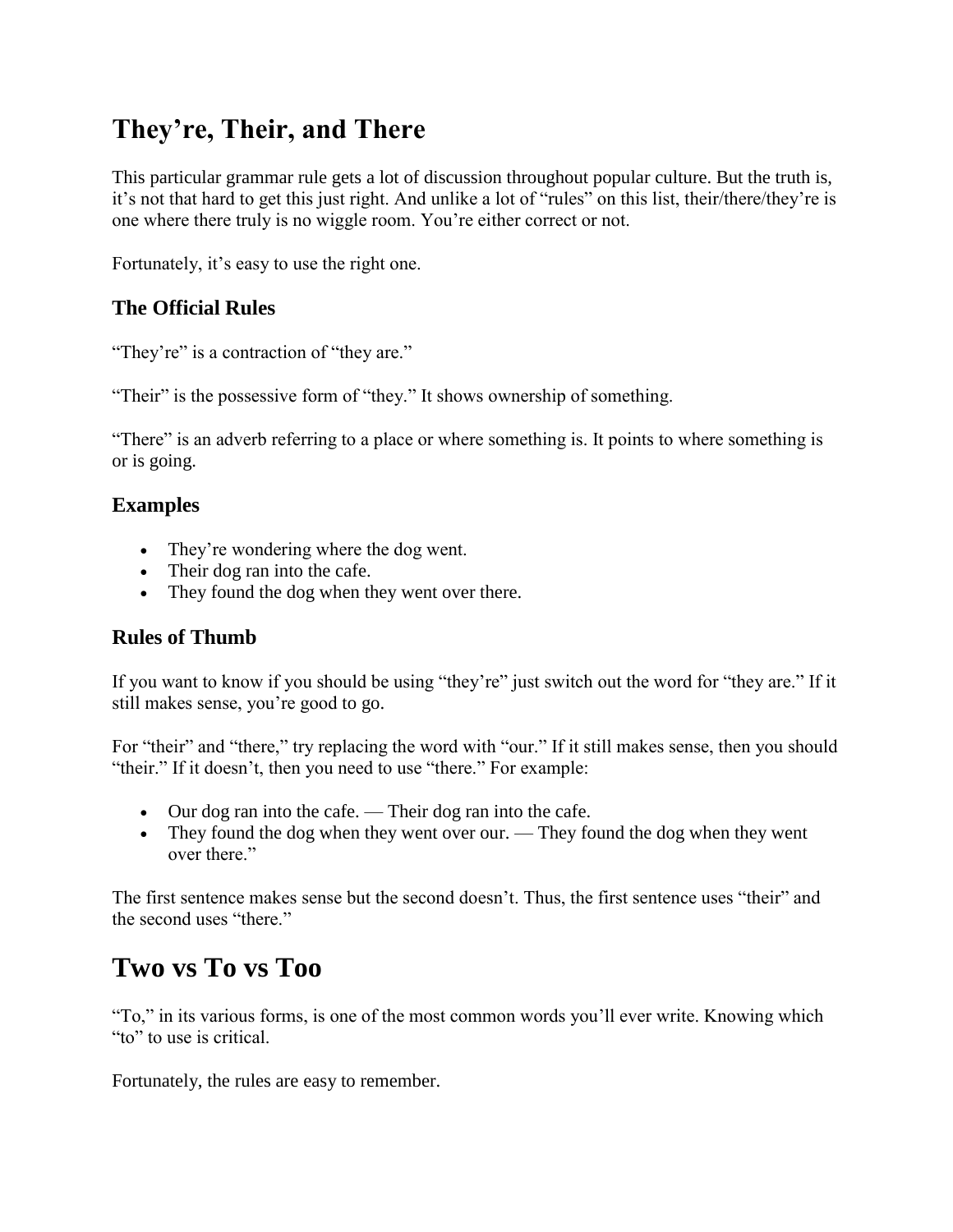#### **The Official Rules and Examples**

"Two" is the written version of the number 2: "An infinitive has *two* words."

"To" has two functions. First, it is used to show movement or direction: "Let's go over *to* the library."

Second, it is used to create infinitives, which are verbs that are not bound to a subject. For example: "*Star Trek* was a show meant *to* go boldly where no human had gone before."

The word "too" has two functions as well. First, it can be used as an adverb meaning "also." For example: "I went to the store *too*."

"Too" can also be used as a modifier meaning "excessive." For example, "The water was *too* hot."

#### **Rules of Thumb**

Getting the right "to" is easy. First, unless you're talking about the number 2, don't use "two."

Second, "too" will very often go at the end of a sentence: "We went to the library *too*." If it's mid-sentence, however, and you're not sure, substitute the word with "very" or "also." If it makes sense with either, use "too."

Finally, if in doubt, use "to." This is by far the most common one that you'll use, so if you're really not sure, this is your best guess.

### **Data vs datum**

Yes, there is an actual rule here. However, it's worth noting that, like many other words, data is used incorrectly so often it's unlikely to have any impact on readability or comprehension.

If you simply use what you think sounds best, 99% of the time that's going to be absolutely fine.

However, if you're writing something academic, talking about primary research, or just want to get it 100% right, then here's how you can know when to use data and when to use datum.

#### **The Official Rules**

"Data" is a Latin-based word and is the plural of "datum."

"Datum" is the singular version of "data."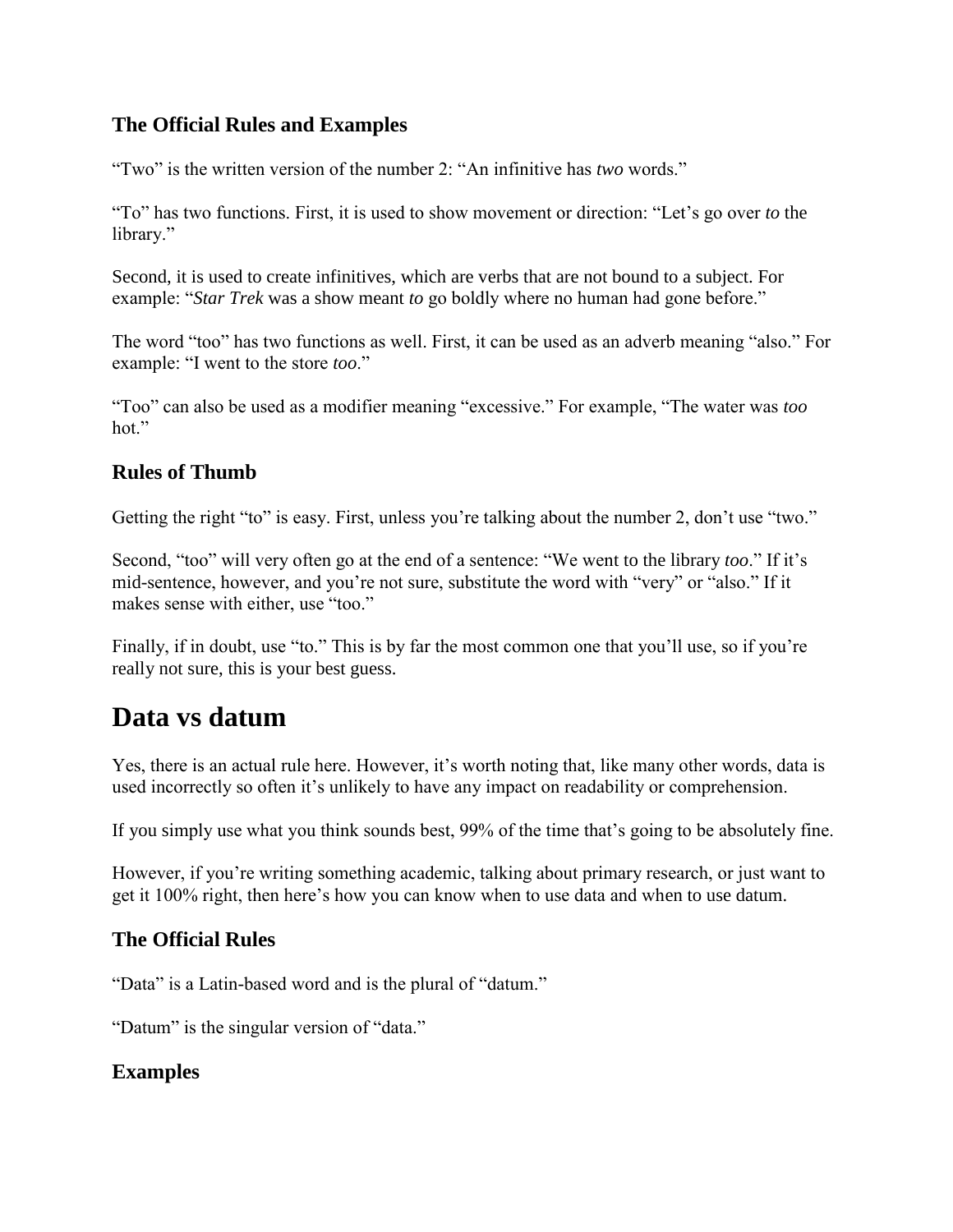- The *data* show that the hypothesis was correct.
- One outlying *datum* point is fairly standard to see in experiments.

#### **Rules of Thumb**

In general, you should *always* use "data." Using "datum" will make you sound pedantic and pretentious. What's more, it will confuse many of your readers.

The only time you should use "datum" is if you are writing for a publication that uses it. Thus, you might use "datum" in a scientific paper. But even in this context, it is getting increasingly rare.

Given this, the examples above should be changed to:

- The *data* show that the hypothesis was correct.
- One outlying *data* point is fairly standard to see in experiments.

Note: if anyone ever gives you any guff about "datum," ask them what they think of the word "media" as in all the newspapers, magazines, and television shows. It is almost always treated as being singular. For example: "The media is biased!" But if someone insists that you say "datum point," you can insist they say "media are."

### **Quote vs Quotation**

This is an easy one to get right. But it's worth noting that, like so many things in language, the incorrect version is used so often now that it's rarely seen as an error.

Thus, it's not essential to get this one right. But if you want to keep your writing clean and clear, it helps to be correct.

#### **The Official Rules**

"Quote" is a verb. "Quotation" is a noun.

#### **Examples**

To *quote* Shakespeare, "Man delights not me."

One of my favorite Shakespeare *quotations* is "Man delights not me."

#### **Rules of Thumb**

The best way to know if you're right is to switch the word for "goat." If the sentence still makes sense, it's "quotation." If not, it's "quote." If you like rhyming couplets: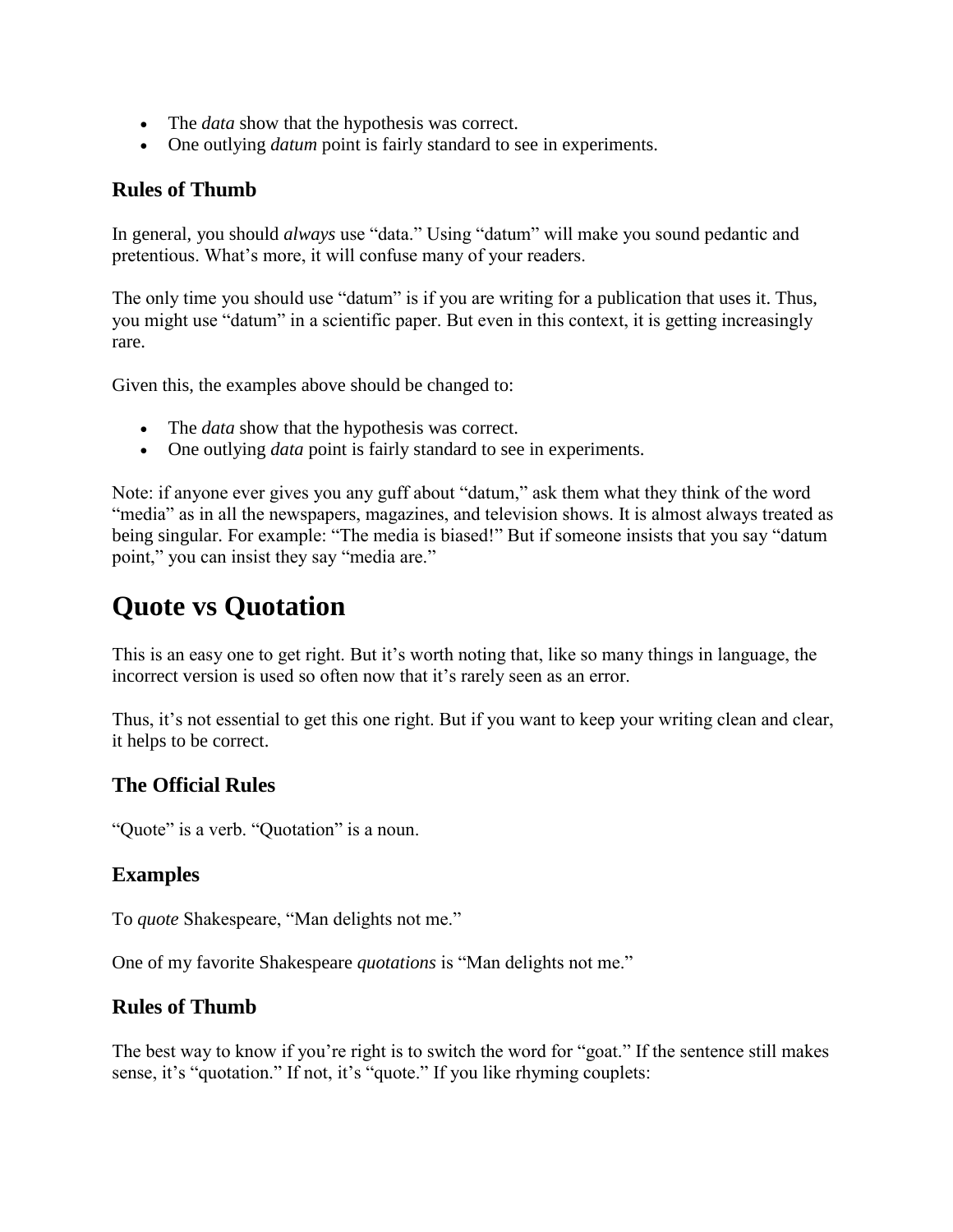If it's "goat" Don't use "quote."

### **Breath vs Breathe**

This is another quote/quotation situation. But unlike there where it doesn't matter too much if you get it right, this distinction is important. You will look ignorant if you use the wrong word.

#### **The Official Rules**

"Breath" is a noun, meaning the air in your lungs. You can take a quick *breath* or you can hold your *breath*.

"Breathe" is a verb. It's the doing version of breath. You take breaths, but what you are doing is breathing.

#### **Examples**

- He took a deep *breath* to steady his nerves.
- If you're feeling stressed, remember to *breathe* through your nose.

#### **Rules of Thumb**

If you're struggling to remember which one to use, here are two tricks to help you.

- 1. Remember the extra "**e**" in "breath**e**" is for "**e**xhale," since that's what you do when you "breath**e**."
- 2. Switch the word for the word "death." If it still makes sense, then "breath" is the word you want. If it doesn't, then it needs to be "breathe." Here's another rhyming couplet:

If it works with death It must be breath.

# **It's vs Its**

Even experienced writers make this mistake. And there's a good reason: it isn't logical.

#### **The Official Rules**

"It's" is a contraction of "it is" or "it has." "Its" (with no apostrophe) is the possessive form of "it" and is used as an attributive adjective. This means that it connects the adjective to the noun being described.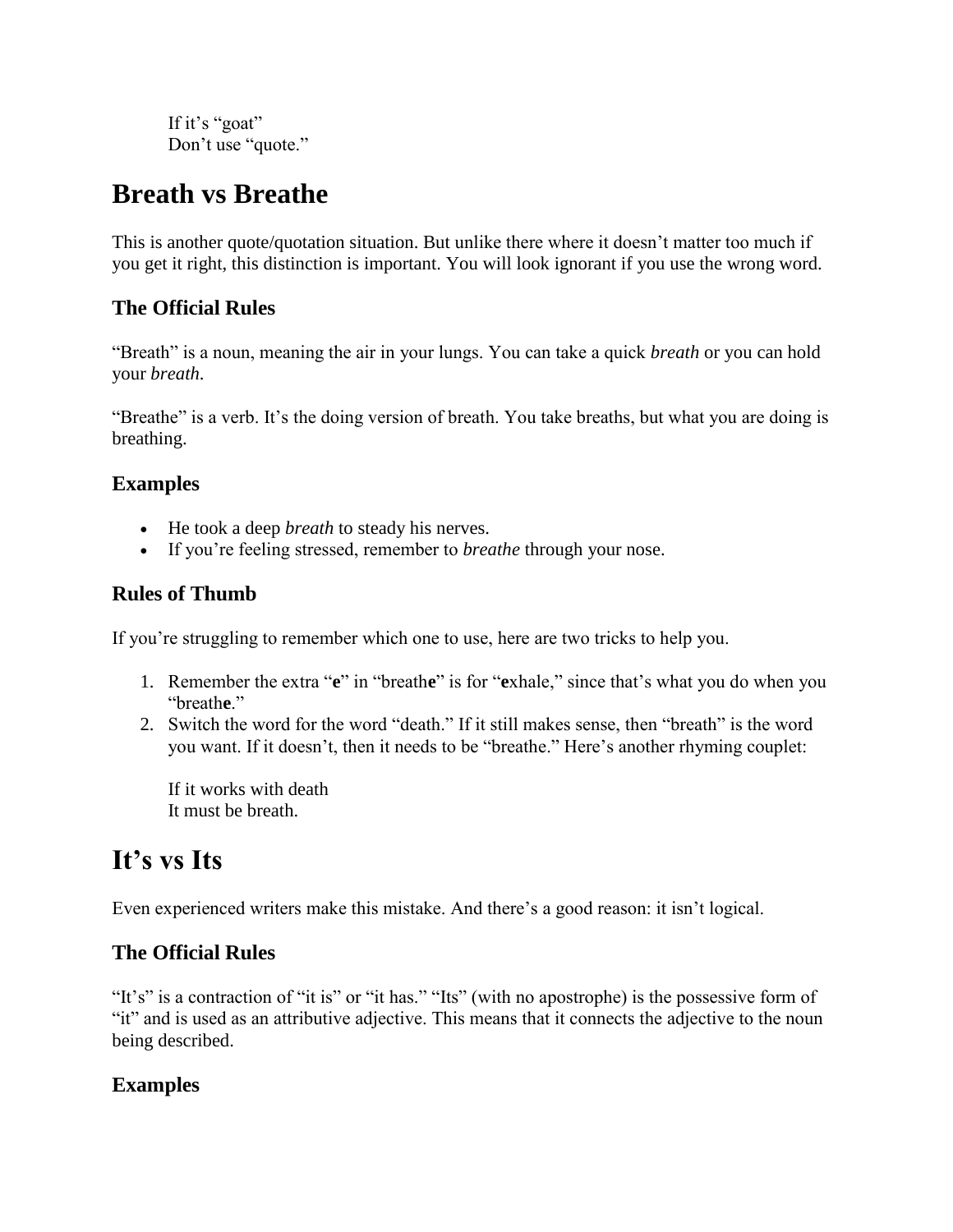- *It's* very cold outside.
- *It's* been very cold outside.
- My cat destroyed *its* favorite toy.

#### **Rules of Thumb**

Like most contractions, expanding the word into its separate terms will tell you if you're right or not. If you expand "it's" into "it is" or "it has" and the sentence still makes sense, then using the apostrophe is correct.

If not, then you should drop the apostrophe and use "its."

### **You're vs Your**

Yet another problem caused by apostrophes.

#### **The Official Rules**

"You're" is a contraction of "you are." "Your" is the possessive version of you. It's used mostly to show ownership of something, but it can be used for a few other things like an informal collective: "He's *your* Average Joe."

The possessive function is the most common, and where the most mistakes crop up.

#### **Examples**

- *Your* suit is really nice.
- *You're* suited well for this job.

#### **Rules of Thumb**

Like all contractions, the best way to know if you're right is to simply expand the words out to *you are*. If the sentence says what you want, then it should be "you're." If it doesn't then it should be *your* with no apostrophe.

For example, "*You are* suit is really nice" doesn't make sense. But "*You are* suited well for this job" does.

### **Who's vs Whose**

Once again, the apostrophe rears its ugly head. But as with It's/Its and You're/Your, it isn't hard to figure out which one is right.

#### **The Official Rules**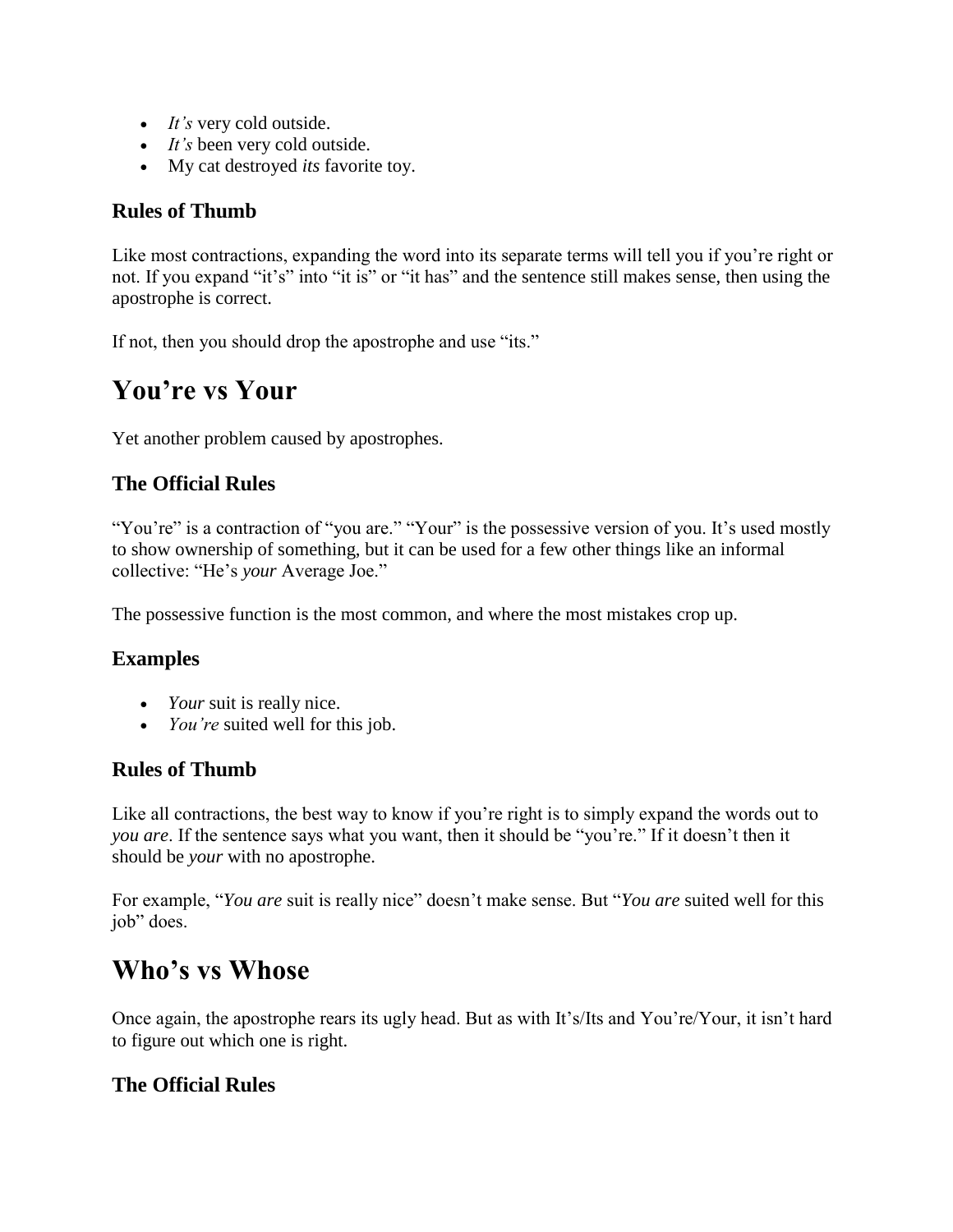"Who's" is a contraction of "who is." "Whose" is the possessive form of "who" or, more informally, "which."

#### **Examples**

- Who's going to host the party?
- Whose party are you going to?
- Whose [Which] team are you supporting?

#### **Rules of Thumb**

The *best* way to make sure you're using any contraction correctly is to separate out the words. If you can swap in "who is" for your word and it still makes sense, then you need the apostrophe. If it doesn't then the answer is "whose."

### **We're vs Were**

Although these two words look similar and sound identical, they are very different.

#### **The Official Rules**

"We're" is short for "we are."

"Were" is the past version of the verb "to be."

#### **Examples**

- *We're* going to be movies.
- Where *were* you last night?
- *Were* you going to the game later?

#### **Rules of Thumb**

Like all apostrophe problems involving contractions, simply read your sentence aloud with the un-contracted words. In this case, "we are." For example, "We are going to the movies" makes sense. "Where we are you last night" does not.

If it makes sense when you un-contract, use *we're*. If it doesn't, then you need to use *were*.

# **Each Other's vs Each Others'**

This is another funny apostrophe that seems to throw a lot of people off, but the fact is only one of these is right: "each other's."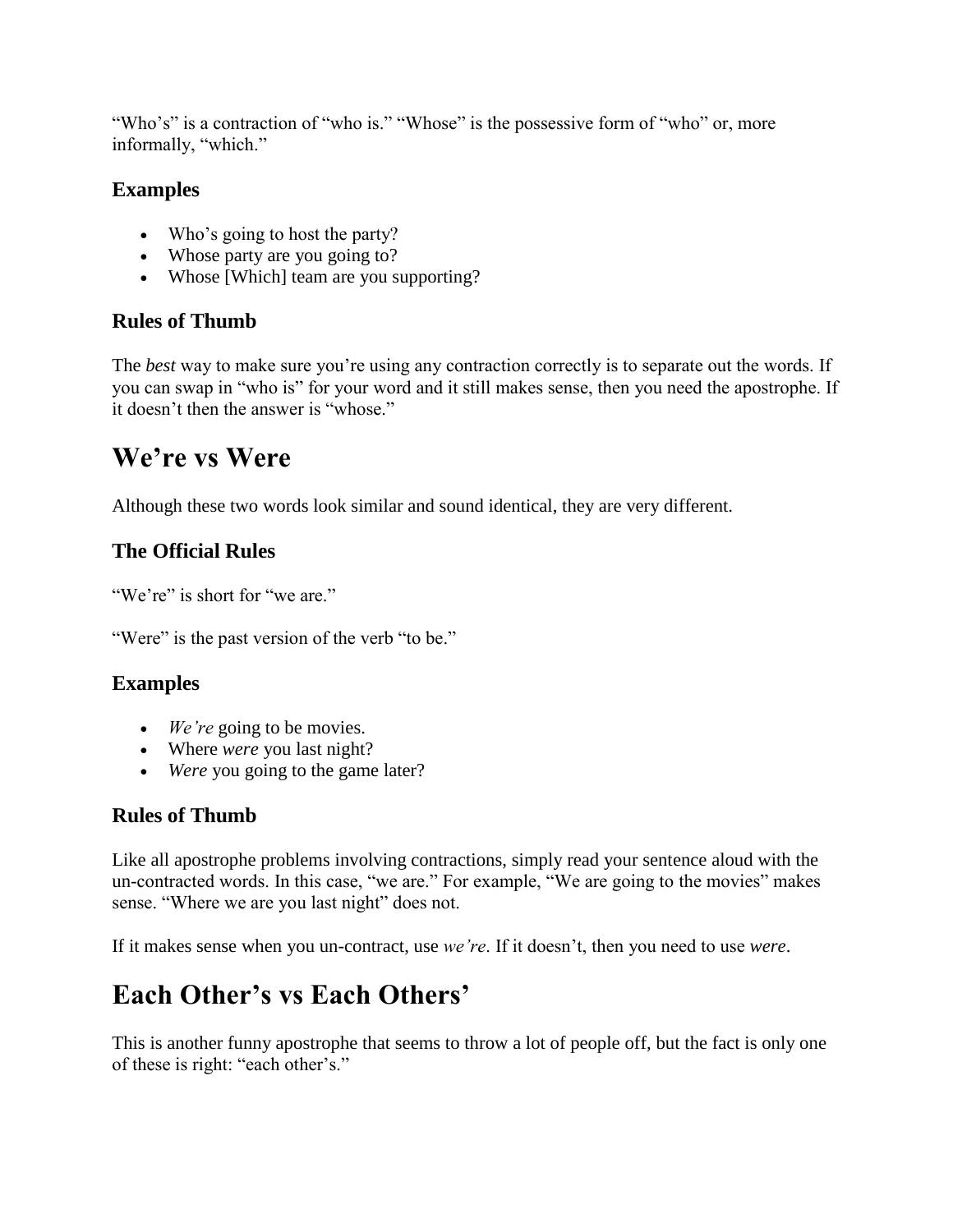#### **The Official Rules and Example**

Each other's is the possessive form of each. Since we generally add 's to nouns to make them possessive, we do that here.

The reason that it's not "each others" is because it would imply that "other" was a plural noun.

For example, "We held *each other's* hands" is correct. "We held *each others'* hands" is not.

#### **Rules of Thumb**

The easiest way to remember this is to remember that "other" is singular. If you remember that, then you can't go wrong.

## **Alot vs A Lot**

Sorry to all you "alot" fans out there, but there's some bad news. "Alot" just isn't a word. No major dictionary recognizes it. (Note: "allot" is a word!)

So the rule is easy. Never, ever use "alot." It's *always* "a lot."

## **Then vs Than**

The difference between "then" and "than" is probably one of the most confusing issues commonly facing a writer. This is particularly true because each of these words has so many functions.

#### **The Official Rules**

"Then" is an adverb but can be used as an adjective. Normally, it's used in some way related to time or process.

"Than" is a conjunction used to compare two or more things.

#### **Examples**

- I was at the pool *then*.
- First you add the eggs, *then* you add the sugar.
- I like potatoes more *than* carrots.

#### **Rules of Thumb**

If you're talking about something that happens in a series, you use "then." If you're not talking about a series like that, you probably mean "than."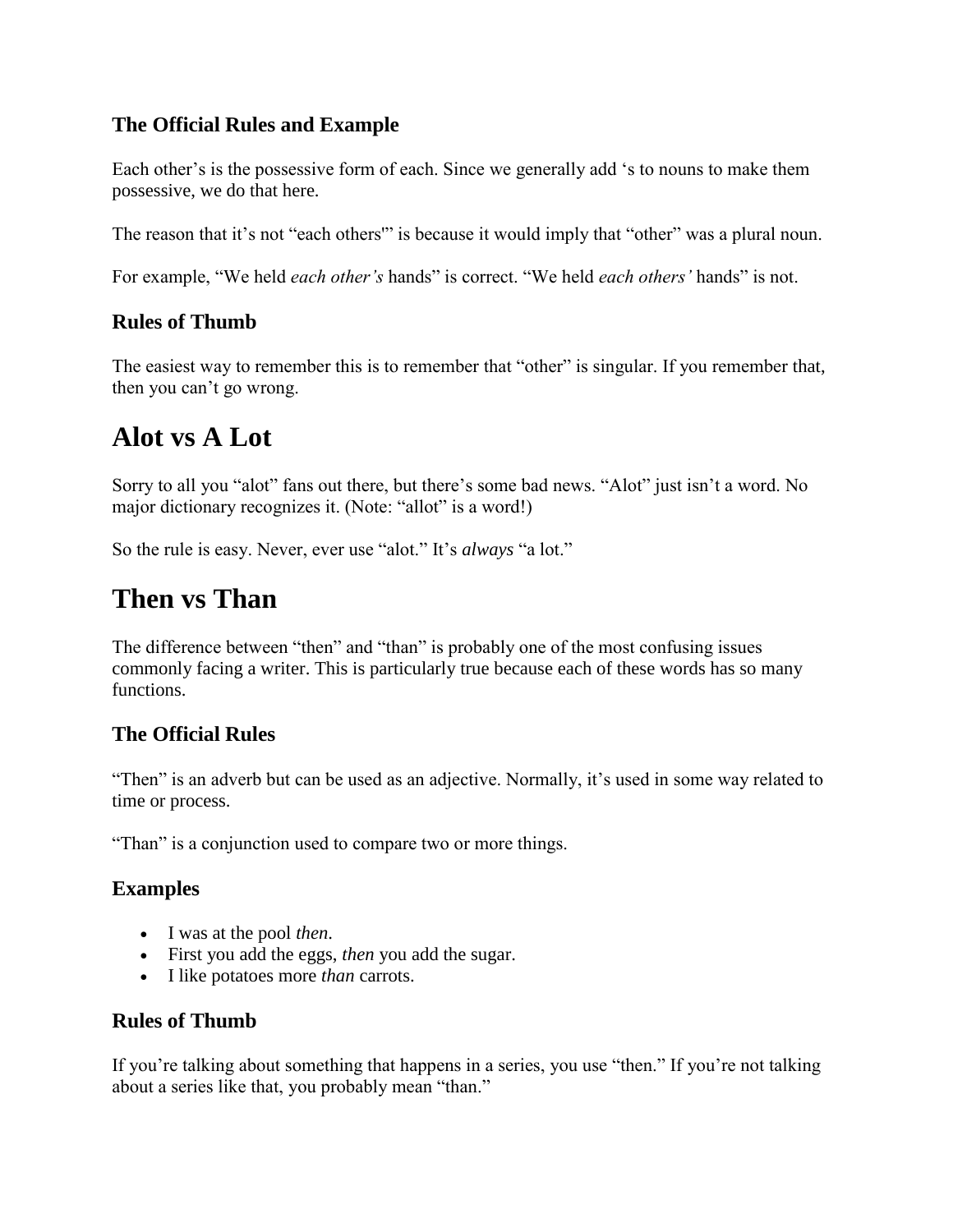Another way to remember it is "than" is for making comparisons. Finally, you always have more "than" or less "than" someone else. Never more "then" someone else.

### **Ensure vs insure**

You might be surprised, but ensure and insure actually have subtly different meanings. And in some contexts, getting just the right word can be important.

#### **The Official Rules**

"Ensure" means to guarantee something will or won't happen.

"Insure" means to arrange for insurance for something or arrange protection against something.

#### **Examples**

- I *ensure* that my clients get the best service.
- He *insured* his boat for \$25,000.

#### **Rules of Thumb**

To get the right word, just remember that *insure* relates to insurance.

If you're not talking in some way about insurance, you probably mean "ensure."

# **Principle vs principal**

Principle or principal is always tricky because you probably don't use these words all that often *and* they're extremely similar. It makes it hard to remember the right one, and usually means you have to look it up every time you want to us it.

#### **The Official Rules**

"Principle" is straightforward. It's a noun that means idea or rule. "Principal" is harder. It's both an adjective and a noun, depending on how it's used. As an adjective, it describes something of primary importance. And as a noun, it means the most important part of something.

"Principal" also has special meaning in finance having to do with the amount of money borrowed or invested.

- Our organization is built on the *principle* of respect.
- She is the *principal* architect of the project.
- I bought a house for \$100,000 with 30% down, so my *principal* is \$70,000.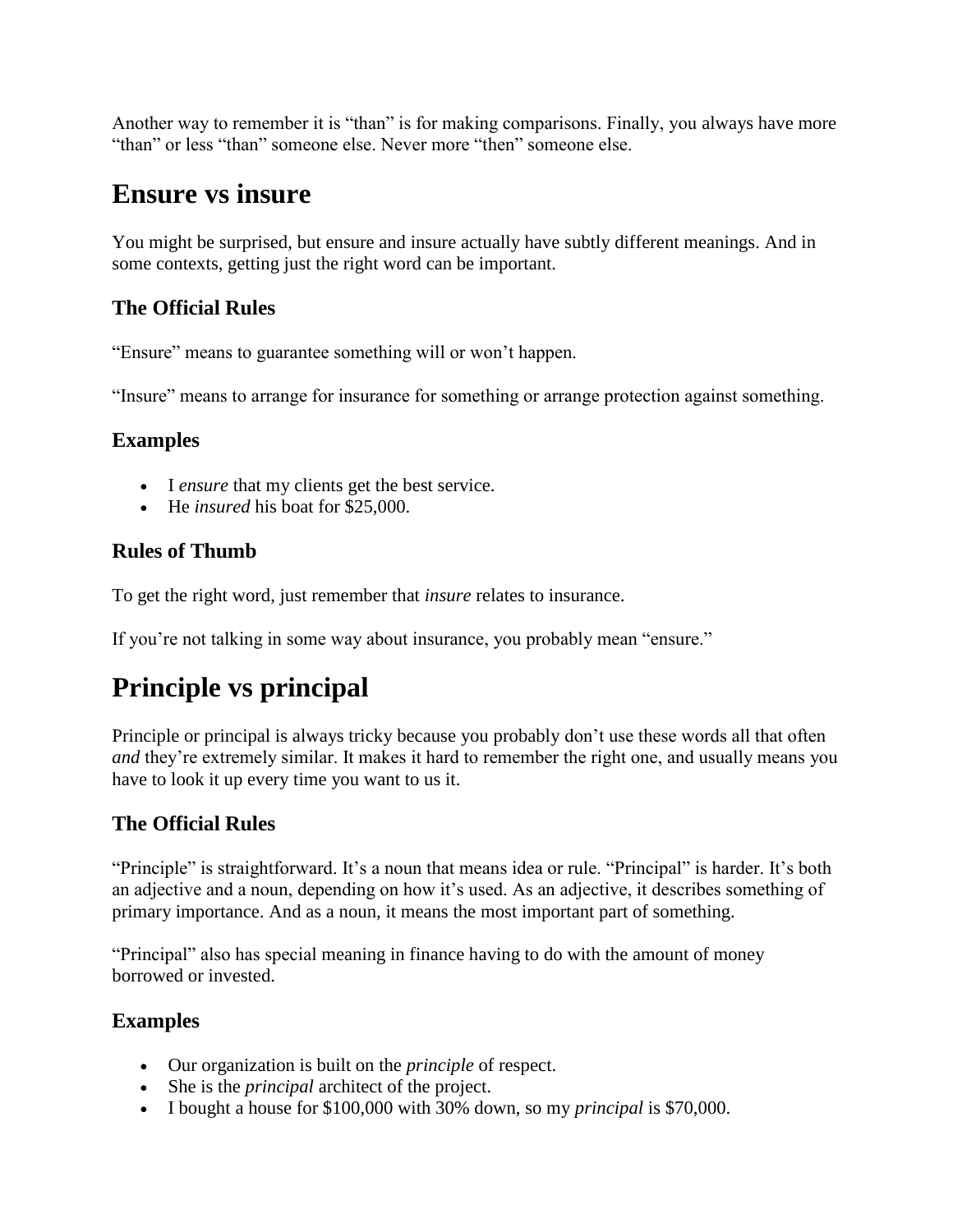#### **Rules of Thumb**

If you're talking about an idea or rule, it's usually principle. If you're talking about something being first or important, then it's usually principal.

If in doubt, remember the sentence: "The head of the school is *Principal* **Al**.

### **Fewer vs Less**

Despite what grammar enthusiasts might think, language and grammar are not set in stone. And for some words, the rules and their use don't match up very clearly at all. Fewer" and less" are two examples of this.

#### **The Official Rules**

"Fewer" is only for use when the things you're referring to are countable. "Less" is for referring to things that are uncountable.

#### **Examples**

- I have *fewer* bottles of waters.
- I have *less* water.

#### **Rules of Thumb**

If you can count the thing you're referring to, it should be "fewer." If you can't count it, it should be "less." However, this is a distinction that few readers are even aware of. More important, confusing the two words *never* creates confusion.

### **Farther vs Further**

"Farther" and "further" are often used interchangeably. Which is great! It means it's much harder to be wrong. But using these words as intended will make your writing more exacting.

#### **The Official Rules**

Technically, there is very little difference between these words. "Further" can be used as a verb whereas "farther" cannot. For example: "They were *furthering* their careers by taking night classes."

Otherwise, they're both used adverbs and adjectives to describe putting distance between two things.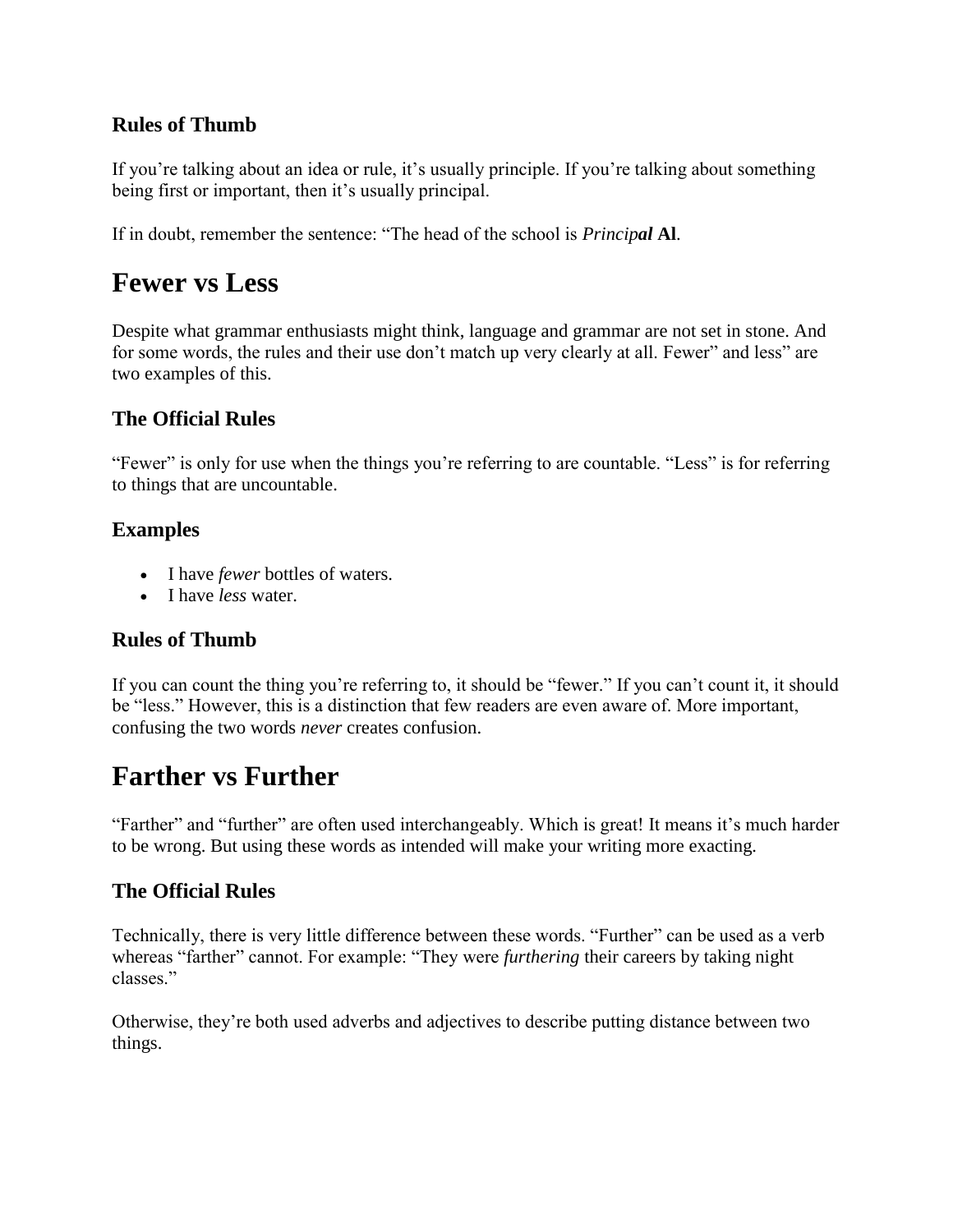Officially, there is no real rule on when to use one or the other, but generally "farther" relates to measurable distances and "further" relates to abstract distances. This is particularly true in American English.

#### **Examples**

- I can throw the ball *farther* than you.
- I had gone *further* in my career than I ever expected.

#### **Rules of Thumb**

The best way to remember which one to use is that you use "farther" for physical distances and "further" for metaphorical ones.

*Grammar Girl* podcast creator [Mignon Fogarty](http://www.quickanddirtytips.com/education/grammar/further-versus-farther) says the easiest way to remember this is that *farther* had *far* in it, which obviously relates to physical distance.

# **Lay vs Lie**

"Lay" and "lie" (not to be confused with lye) are two little, tiny, completely bewildering words. Here's how you use them correctly every time.

#### **The Official Rules**

"Lay" is a verb that means to put something down carefully. It can usually be replaced with the verb "to place." "Lie" is a verb that means to rest on a horizontal surface. It's a synonym of "recline."

Lay requires a direct object — you need something to lay down, like a brick. Lie has no such requirement — you don't need a direct object to lie down. That's why you can "lie down for a nap." There's no direct object, so we use "lie."

Where is gets confusing is with the past tense. The past tense of *lie* is *lay*. Confused? Maybe this table will help:

| <b>Simple Present</b> | <b>Present Participle</b> | <b>Simple Past</b> | <b>Past Participle</b> |
|-----------------------|---------------------------|--------------------|------------------------|
| Lie:                  | Lying                     | Lay                | Lain                   |
| Lay                   | Laying                    | Laid               | Laid                   |

#### **Examples**

Lay

- They *lay* down the beach towels.
- They are *laying* down the beach towels.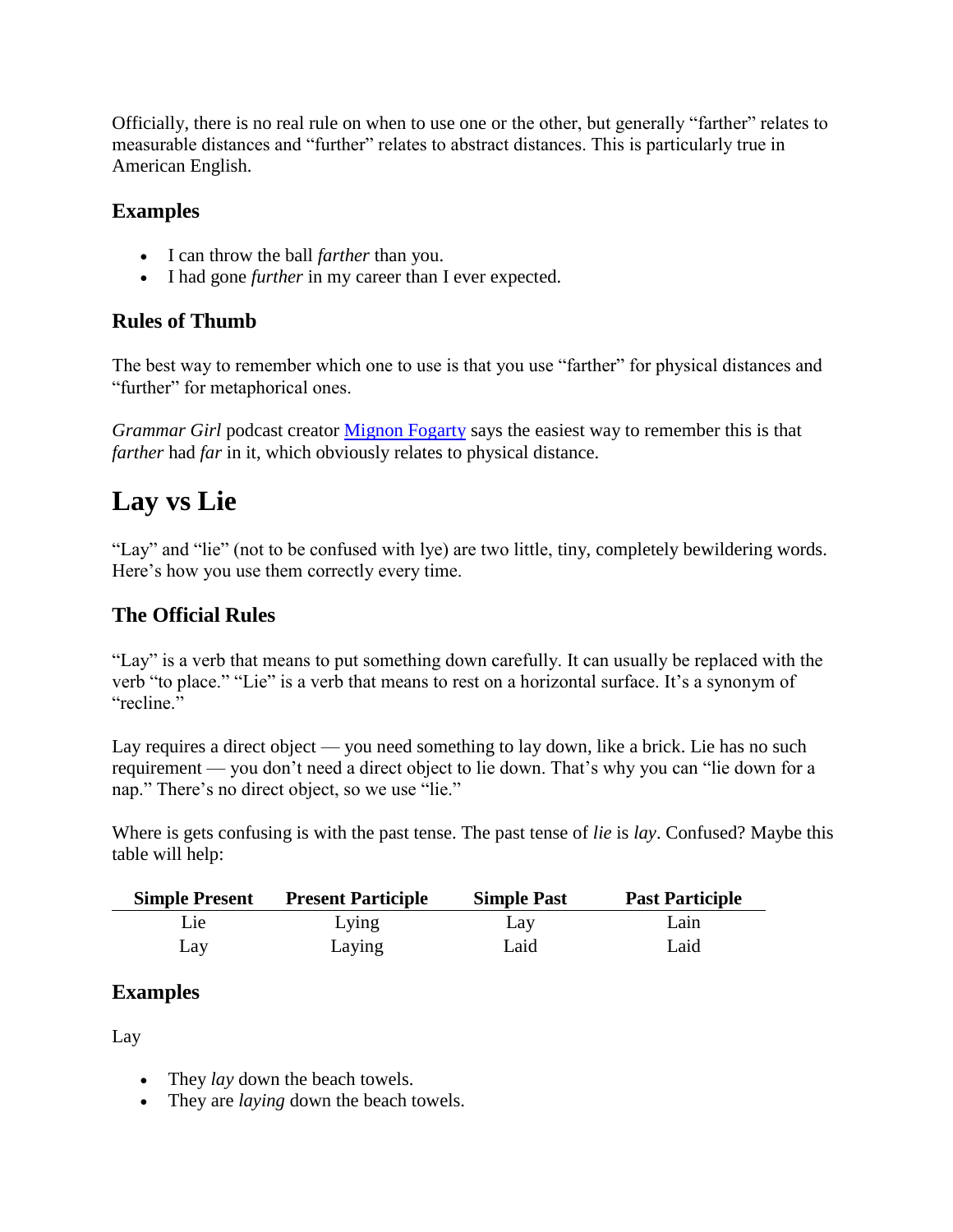- They *laid* down the beach towels.
- They have *laid* down the beach towels.

Lie

- They *lie* down for a nap.
- They are *lying* down for a nap.
- They *lay* down for a nap.
- They have *lain* for a nap.

#### **Rules of Thumb**

A good way to remember which is which is the term, "Lay it on me." "It" is the direct object, which is why it's "Lay it on me," and not "Lie it on me."

And whenever you're not sure, just write out the six words above. Usually, when you write them all out, it becomes clear which one is right.

### **Die vs Dye**

This is another tricky one because of the similarities between die and dye in spelling and the fact that they're homophones. Plus, they're funny looking words.

#### **The Official Rules**

"Die" is both a verb meaning to become dead as well as a noun, as in the singular form of "dice" — the things people use for gambling and role playing games. "Dye" is both a noun and a verb and refers to coloring something and that something being colored.

#### **Examples**

- He rolled the *die* and got a six.
- Fred *died* from cancer last year.
- She *dyed* her friend's hair blue.
- He used a red *dye* for his project.

#### **Rules of Thumb**

The easiest way to remember whether to use "die" or "dye" is to think of the movie *Die Hard*. It's about a rogue cop fighting off Hans Gruber at Christmas, not about a Scottish shepherd dying wool.

### **Discreet vs Discrete**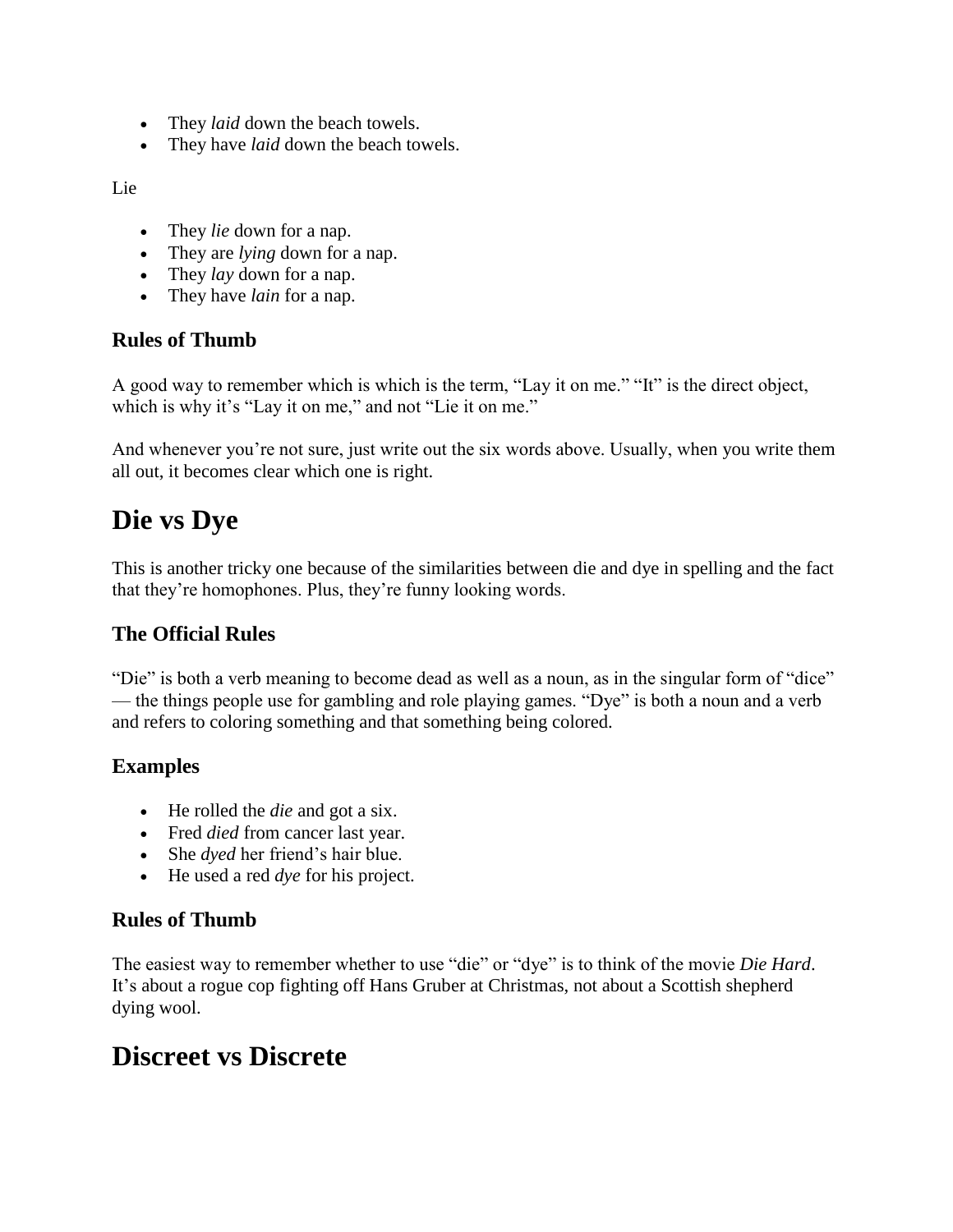Discreet and discrete, though they sound the same, actually have very different meanings. Here's how to know when to use each one.

#### **The Official Rules**

"Discreet" is an adjective that means to unobtrusive, quiet, and careful to blend into the background. It can also mean to be cagey and obfuscate the true meaning of something.

"Discrete," on the other hand, means "a distinct and separate entity." It's often used in academic and scientific literature to describe data where each point is unrelated to the point before and after it. For example, flipping a coin creates a series of "discrete" events because the results of the first one don't impact later coin flips.

#### **Examples**

- When I picked up the cake for the surprise party, the baker was mercifully *discreet* so as not to alert my wife.
- An orchestra might sound like a single entity, but in reality it's lots and lots of *discrete* sounds.

#### **Rules of Thumb**

Given that "discreet" is used much more often in general writing than "discrete," just memorize how "discreet" is spelled. When you run into a situation where you need to use the word "discrete," just look it up.

### **Elicit vs Illicit**

"Elicit" and "illicit" are two words you do *not* want to confuse. You might end up in legal hot water if you do!

#### **The Official Rules**

"Elicit" is a verb meaning to ask for help or assistance. Oftentimes, it's used to describe asking for money or a donation.

"Illicit," on the other hand, means something is underhanded or illegal, like the *illicit* sales of drugs or the *illicit* use of software for music piracy.

You can see why you don't want to mix the two up!

- The President called to *elicit* donations to support the campaign.
- There's a rising tide of *illicit* economic activity in our cities.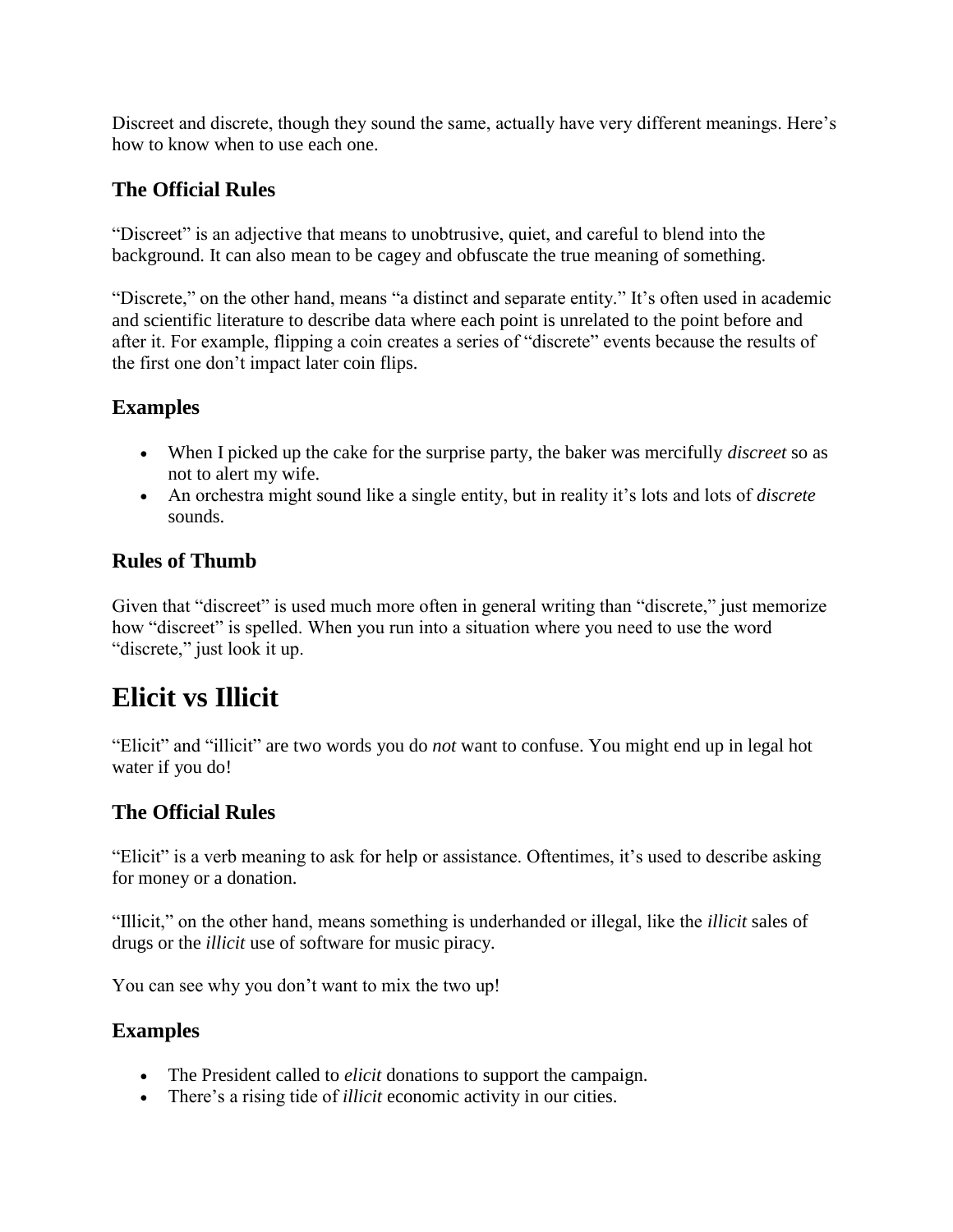#### **Rules of Thumb**

"Illicit" is obviously derived from the same word as "illegal." So that isn't hard to remember. "Elicit" comes from the Latin word *elicere*, which means to produce as if by magic, like pulling a rabbit out of a hat. But mostly, you will know you want to use the word "elicit" because what is being done is *not* illegal.

### **Precede vs Proceed**

"Precede" and "proceed" are uniquely frustrating for writers because not only do they sound the same, but they mean broadly the same things — go forward. However, their more nuanced meanings are quite different, so it's worth knowing when to use one over the other.

#### **The Official Rules**

"Precede" is a verb that means to happen before something else or be in front of something in an order or process.

"Proceed," on the other hand, means to go forward, usually after an interruption. The idea is that whatever action or thing you're talking about is part of a process that's already in motion, rather than an action or thing that happens before a process starts.

#### **Examples**

- The eggs usually *precede* the flour when you're making cookies.
- The cook *proceeded* despite not having any eggs, and the cookies were terrible.

#### **Rules of Thumb**

Pre- usually means "come before." Prenuptial agreements come before marriage, pre-K comes before kindergarten, pre-order means order before the product comes out.

The same goes for the pre- in "precede." If you're using precedes, you're talking about something that comes before something else.

### **A vs An**

Word processors are usually good at picking up this particular error, but it's still good to know when to use "a" and when to use "an."

#### **The Official Rules**

"A" and "an" are indefinite articles that tell the reader the noun that's being talked about is generic, not specific. For example, "I saw *a* movie about *a* boat." Compare that to, "I saw *the* movie *Titanic* about *the* boat Titanic."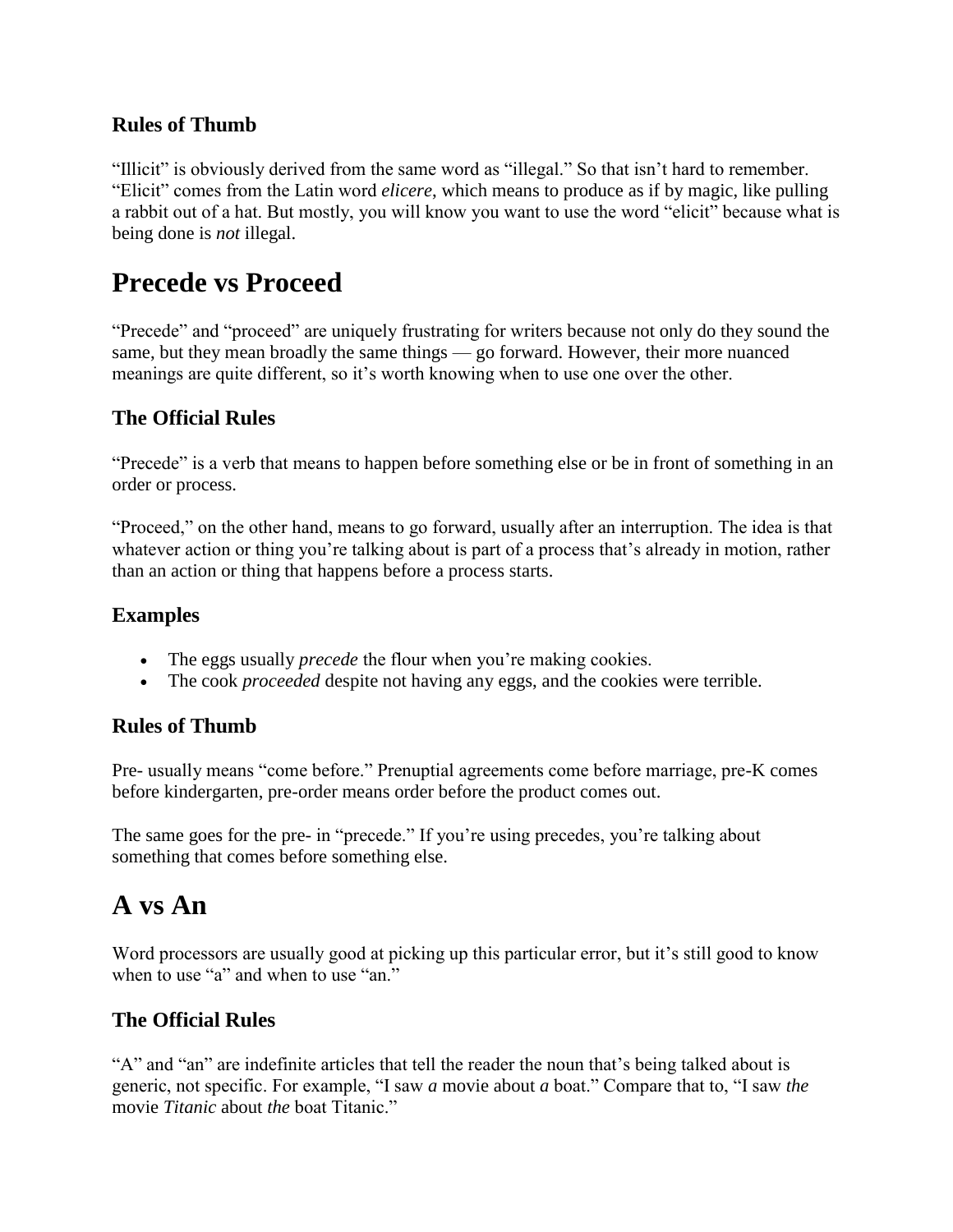Oddly, in English, for indefinite articles, it's the sound that's important to whether you use "a" or "an." "An" is used when the next word starts with a vowel, or makes a vowel sound. "A" is used the rest of the time.

#### **Examples**

- I want to get *a* snickers bar.
- I want to get *an* ice cream cone.
- I went to the cafe for *an* hour. (Note that even though "hour" doesn't start with a vowel, the *sound* of the word does, so it is preceded by "an" rather than "a.")

#### **Rules of Thumb**

The rules here are easy. Keep vowels separate! If you're not sure, read the sentence out loud and listen to how it sounds. Most of the time, what sounds right is what will *be* right.

There is still some disagreement about words like "historical." As far back as Fowler's *Modern English Usage* (1926), the advice has been to use "a" if you aspirate the "h." Since virtually no one says "'Istorical" today, you should use "a historical" and not "an historical." When speaking, this is obviously true. Saying "an historical" makes the speaker look paradoxically ignorant *and* pretentious.

### **Advice vs Advise**

"Advice" and "advise" are often used interchangeably, but in fact carry two distinctly different meanings.

#### **The Official Rules**

"Advice" is a noun meaning "guidance or recommendations." "Advise" is the verb meaning to provide advice.

#### **Examples**

- I would like some *advice* on how best to write a blog.
- I *advised* my friend on how to shop for backpacks.

#### **Rules of Thumb**

The easiest way to remember this distinction is to read the words aloud. The "s" in "advise" is pronounced with a "z" sound and is clearly the verb. "Advice" sounds just like it is spelled and is clearly the noun.

# **Compliment vs Complement**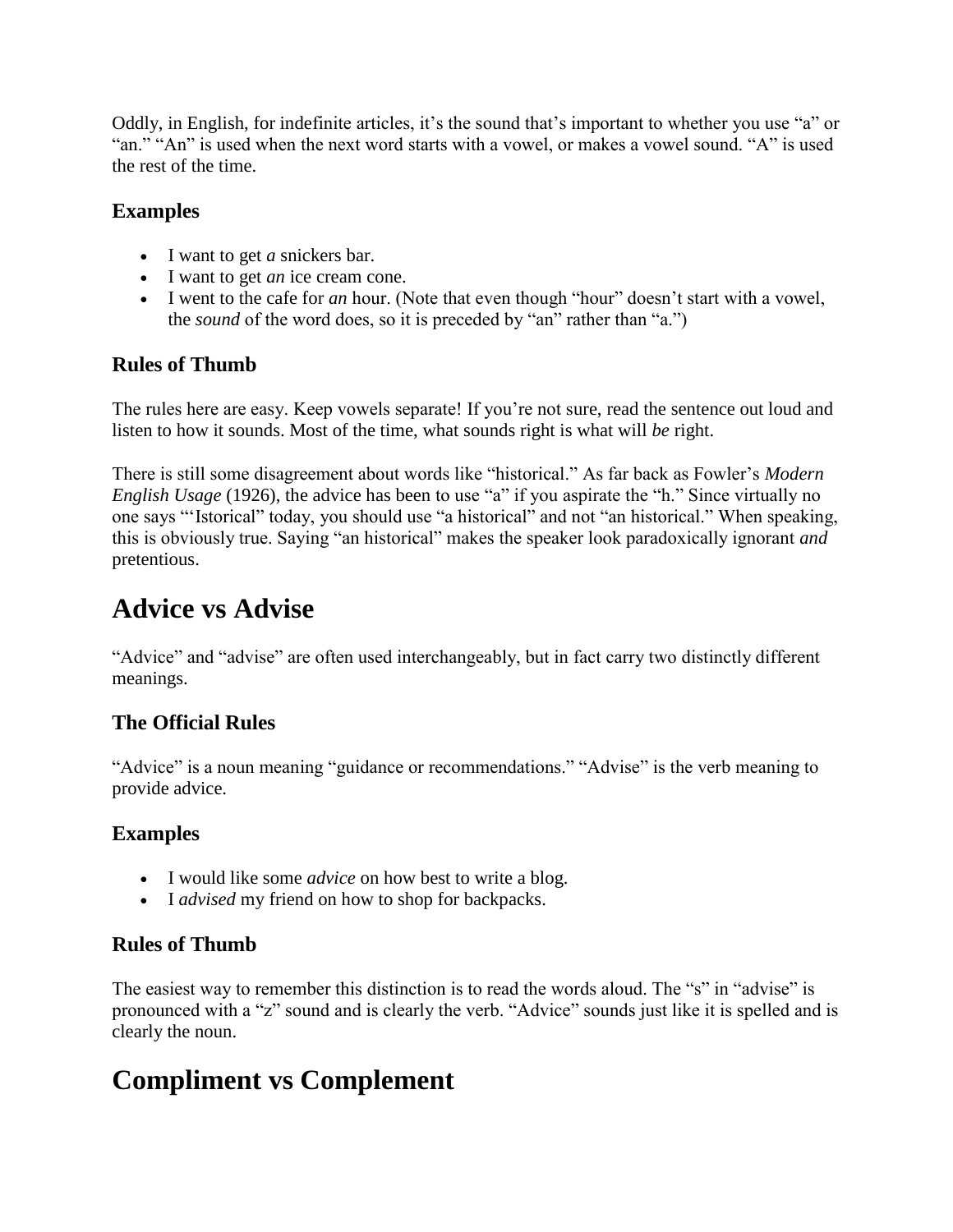These two words are particularly easy to confuse because they look and sound similar *and* have similar meanings. However, they do actually mean different things.

#### **The Official Rules**

"Compliment" is a noun and a verb meaning praise (noun) or to praise (verb). "Complement" is a noun and a verb meaning to enhanced or to be made so.

#### **Examples**

• My *compliments* to the chef! The green beans *complemented* the steak beautifully.

#### **Rules of Thumb**

The best way to keep these straight is to remember that if something "**comple**ments" something, it "**completes**" it.

### **Latter vs ladder**

This is one of those pesky little grammar confusions that, unfortunately, will make you look like a dingus if you get it wrong. On the plus side, there's a very easy trick to getting it right every single time.

#### **The Official Rules and Examples**

"Latter" refers to something that happened towards the end of something, like the *latter* (second) half of the movie. Usually, it means the second thing to happen of two, but it can be used to mean the last of a series.

Most frequently, it's used in the term *the former and the latter*, as in:

• The professor made two arguments. The former was convincing, but the *latter* was not.

"Ladder" is a noun, which refers to the thing that you climb onto roofs with. Think of "stepladder" or a "frame ladder."

#### **Rules of Thumb**

"Latter" refers to the end of something or the second of a comparison. You can remember this because it is similar to "late." You can remember "ladder" just because it isn't "latter."

### **Lead vs Led**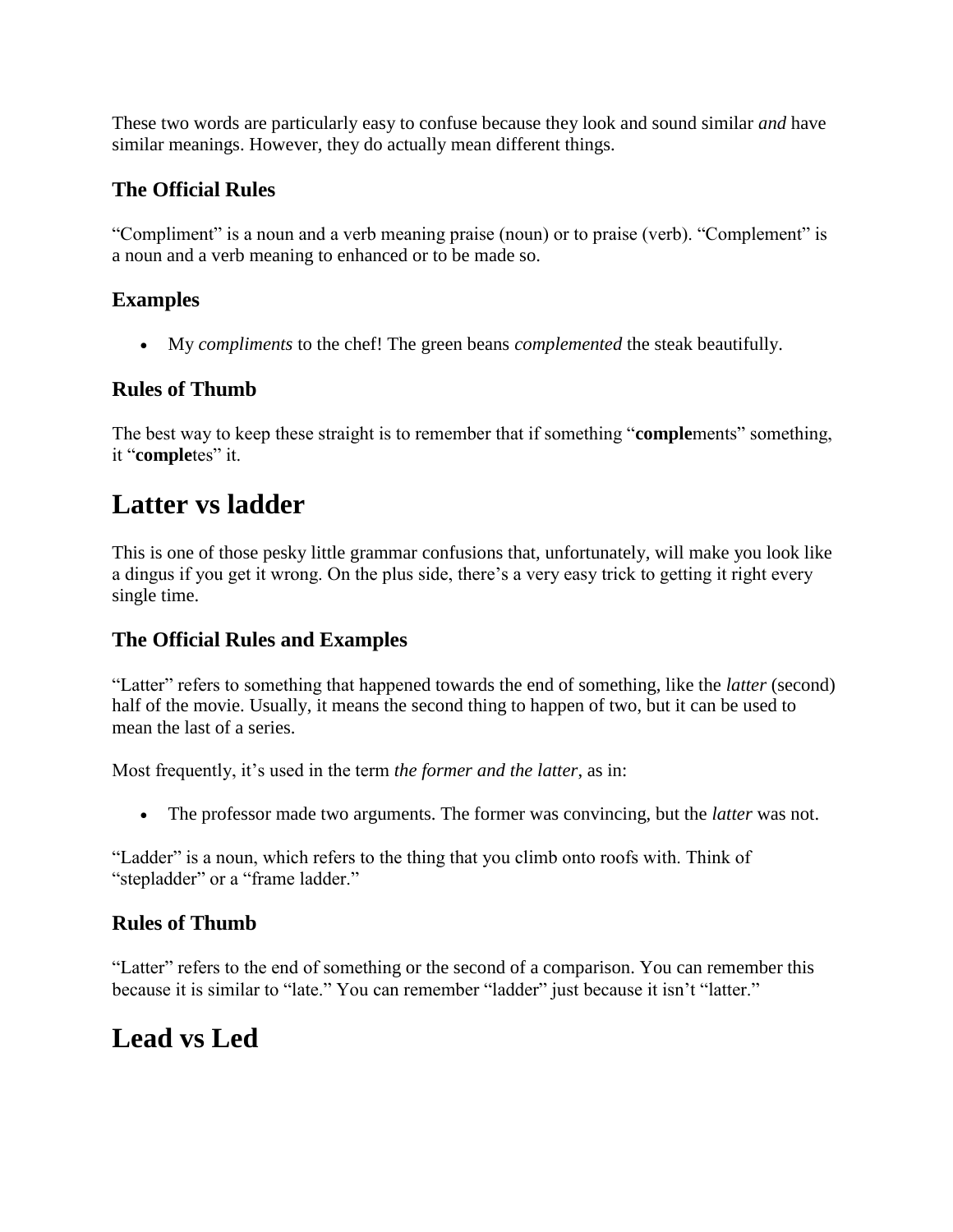This is a classic mistake. There are a few reasons why this is so. For one thing, the similarly structured word "read" does not change to "red" for its past tense. Equally vexing is that "led" is pronounced the same way the element "lead" is.

#### **The Official Rules**

"Lead" is a verb meaning to be in charge of something else. And as we just mentioned, it is also a metal that is pronounced "led."

"Led" is the past tense of lead.

#### **Examples**

- I like to *lead* my team to victory.
- Last night, I *led* my team to victory.
- *Lead* is extremely toxic, especial to children.

#### **Rules of Thumb**

The best way to remember that led is the past tense of lead is to remember these rhyming couplets:

In present tense, you lead the way But once you're done, you drop the "a."

# **Aisle vs Isle**

These two funny looking words cause no end of confusion. Here's how you get them right.

#### **The Official Rules and Examples**

"Aisle" is a noun meaning a narrow passage through something. For example, "The store was so crowded it was hard to get through the toy aisle."

"Isle," on the other hand, is a term for a small island, and is often made plural ("isles") to describe a chain of small islands. For example, "The *Isle* of Man is a small island in the Irish Sea."

#### **Rules of Thumb**

Remember that "isle" and "island" look the same, and you'll never be browsing the "isles" again.

### **Stationery vs Stationary**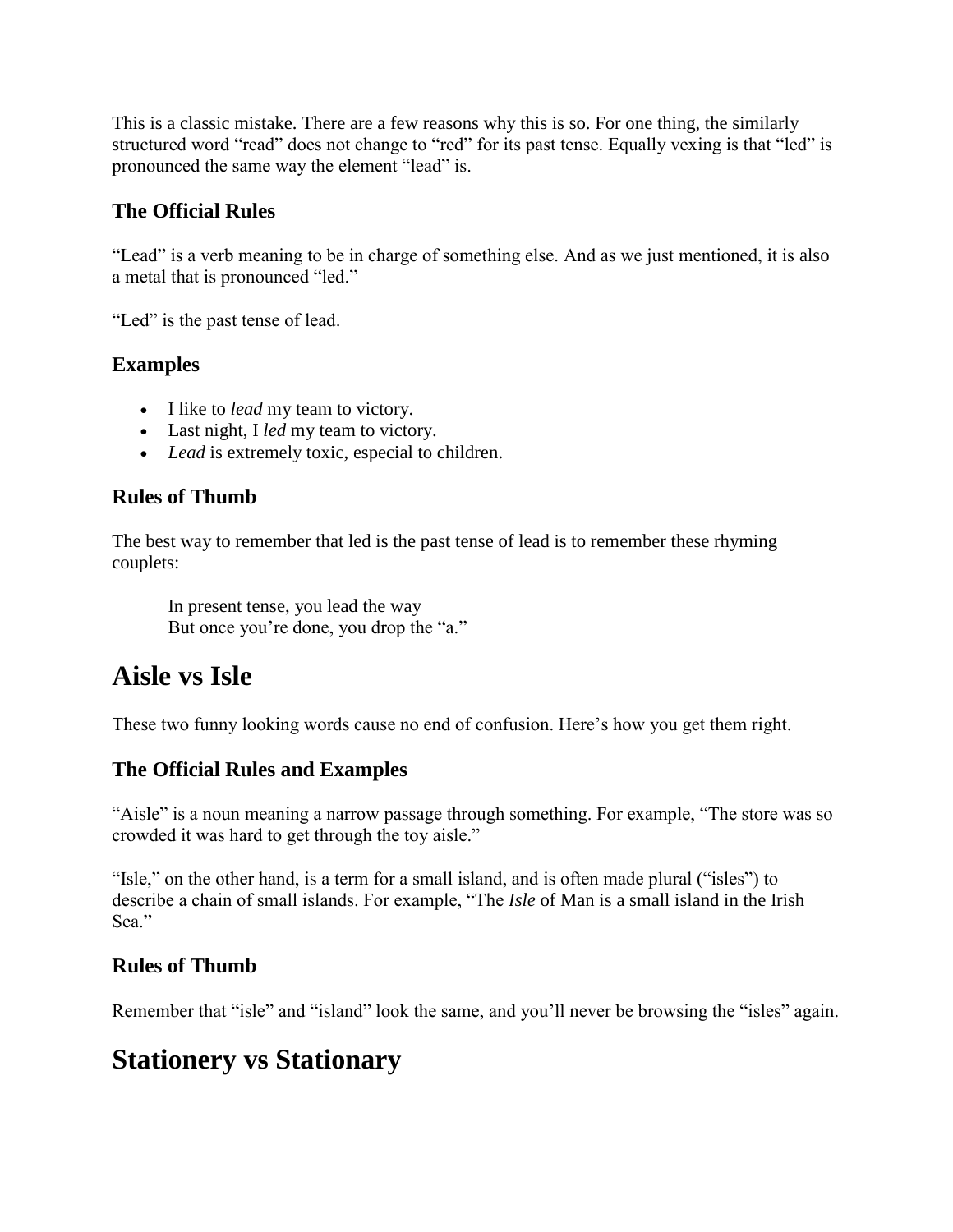These words are asymmetric. Writing "stationery" for "stationary" would likely look bad. Most people wouldn't notice if you wrote "stationary" for "stationery," however.

#### **The Official Rules**

"Stationary" is an adjective meaning fixed or not moving. It can also mean stable or unchanging.

"Stationery" refers to the stuff on your desk — pens, papers, envelopes, and other generic office material. In particular, it's often used to mean paper that has matching envelops.

#### **Examples**

- The truck was idling at the light, completely *stationary*.
- Wilson had some beautiful *stationery* on his desk.

#### **Rules of Thumb**

Most people know the word "stationary," which is why "stationery" is so often misspelled "stationary." All you really have to remember is that "stationery" is *not* "stationary." Then you can look it up, or just remember that it has that odd "e" where the "a" ought to go.

### **Poor vs Pore vs Pour**

So many options. Which poor to use?

#### **The Official Rules**

"Poor" is an adjective meaning to be without. Usually it refers to money ("alms for the poor") but can also be combined with other words to reference being without something other than cash (eg, "time poor").

"Pore" is both a noun meaning a tiny hole in a surface (using skin) and a verb, meaning to look something over extremely carefully and with great interest.

Finally, "pour" is a verb meaning to move liquid in the form of a stream.

#### **Examples**

- *Poor* people often can't cover basic expenses.
- If your *pores* get clogged, it can lead to infection.
- It *poured* with rain all weekend.

#### **Rules of Thumb**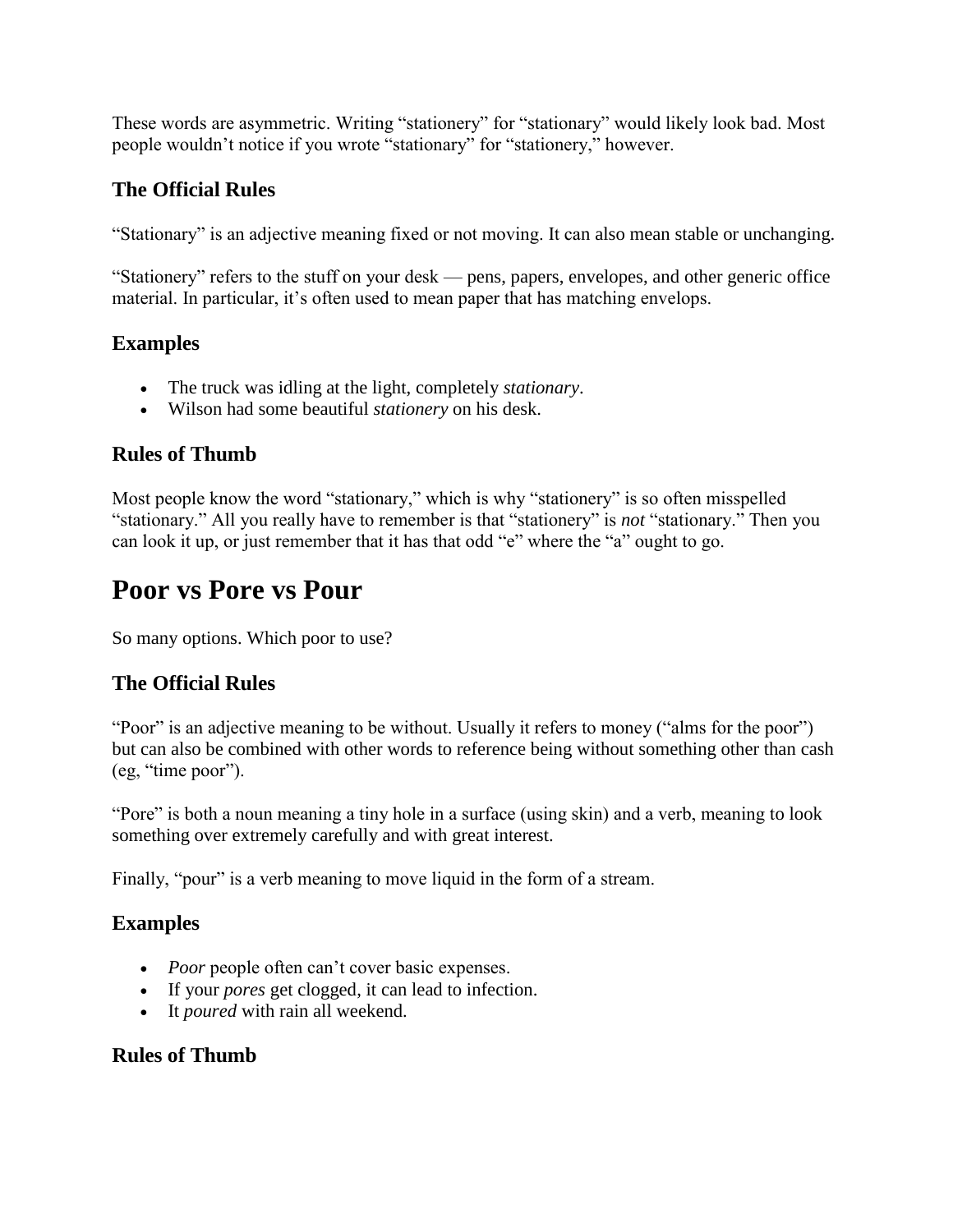Most people have no trouble with "poor" and "pour." They are common words that we all use a lot. "Pore," however, it a bit of a pain. You can associate "pore" with "bore." That makes sense because pores are like holes that have been bored" in a surface. The other definition of "pore," is harder. But it is also the least used. Like so many words, the key is knowing that there is something to know. And remembering that "looking something over carefully" has a word that sounds like "poor" should be all you need to remember that it is spelled "pore."

### **Illusion vs Allusion**

"Illusion" and "allusion" look so similar that it's no wonder that people find them so confusing.

#### **The Official Rules**

"Illusion" is a fake or mistaken belief or a deliberate effort to hide or cover up the truth.

"Allusion" is an often subtle reference to something else, like an "allusion" to a past book an author wrote or an "allusion" to a shared experience.

#### **Examples**

- The magician presented the *illusion* of a ball floating in the air.
- The hat sequence in *Waiting for Godot* is an *allusion* to Charlie Chaplin.

#### **Rules of Thumb**

An "illusion" is something that is illustrated. An allusion is something that is alluding to something else.

# **Alley vs ally**

"Alley" and "ally" do sound different which means they're never confused when spoken. But when you're writing, it's a whole different story.

#### **The Official Rules**

"Alley" is a narrow passage, often between tall buildings. "Ally" is someone or something who has a positive relationship or agreement with you.

#### **Examples**

- The *alley* behind the restaurant was always creepy at night.
- In WWII, the UK, US, and USSR were *allies* against Germany and Japan.

#### **Rules of Thumb**